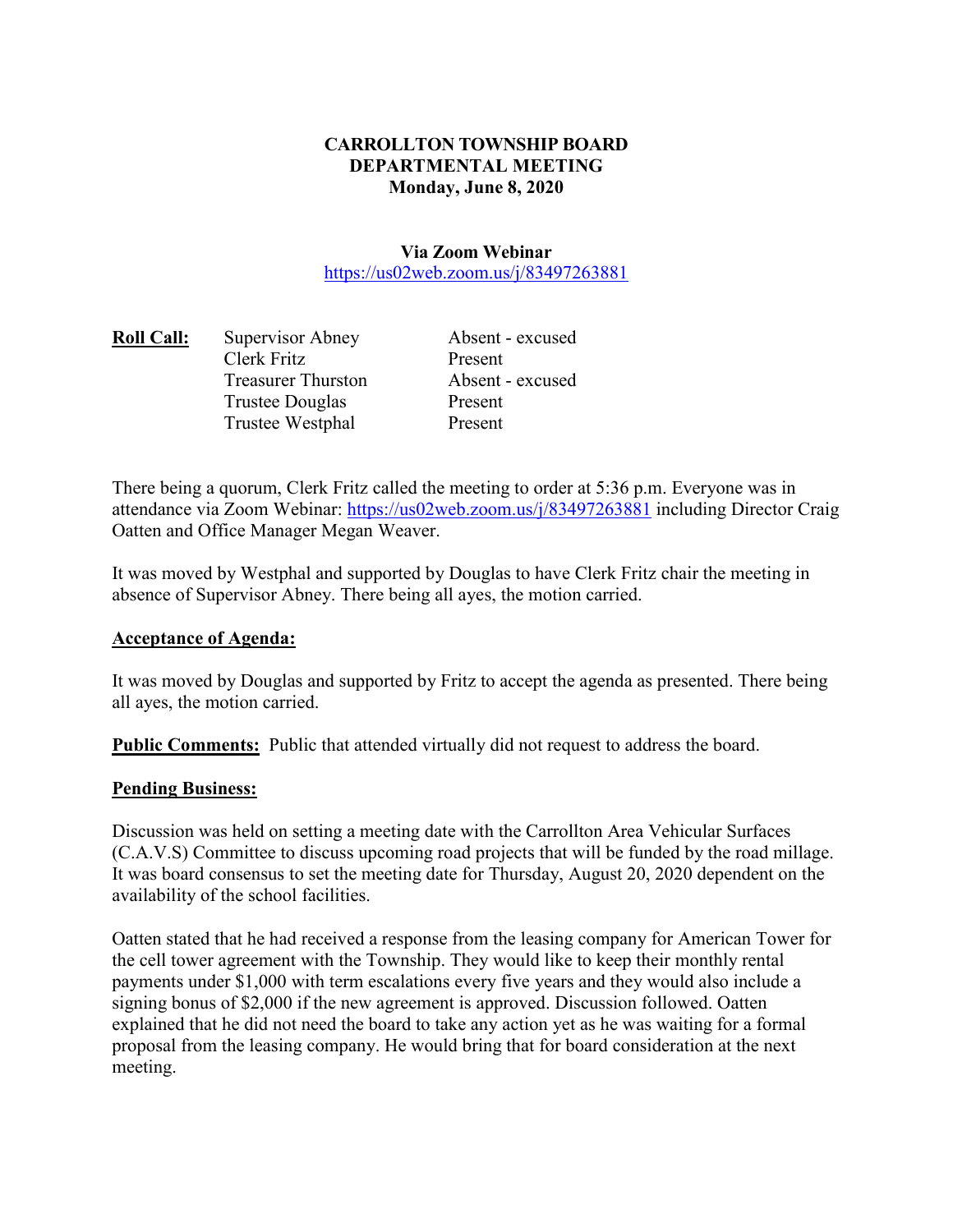# **New Business:**

Weaver presented the Cyber Liability Insurance renewal correspondence with MyMember Insurance. They would like to move our policy to a different broker in order to provide timelier and more knowledgeable service. Discussion followed. It was moved by Fritz and supported by Westphal to approve the change of brokers for the Township's Cyber Liability Insurance to Arlington/Roe effective immediately. There being all ayes, the motion carried.

Oatten informed the board that he and Weaver had been working on the proposed COVID-19 Preparedness and Response Plan. The State was requiring that all municipalities have a plan in place as the State begins to open back up per the Governor's Executive Orders. Much discussion followed. Oatten explained that the board must choose between two different strategies in order to allow employees to return to work after having a confirmed case of COVID-19: 1) symptombased or 2) test-based. More discussion followed. It was moved by Douglas and supported by Westphal to adopt the Carrollton Township COVID-19 Preparedness and Response Plan with the test-based strategy. There being all ayes, the motion carried.

Oatten presented correspondence from the Saginaw County Metropolitan Planning Organization explaining that they would like to change the name for the Saginaw Metropolitan Area Transportation Study (SMATS) to Saginaw Area Transportation Agency (SATA) Policy Committee by October 1, 2020. In order to complete this process, each local municipality must adopt a resolution in support of the change and they must also appoint a voting representative and alternate. Discussion followed.

It was moved by Douglas and supported by Fritz to adopt Resolution #2020-07 to Establish an Intermunicipality Committee for the Purpose of Transportation Planning in the Saginaw Area and Governance of Saginaw Metropolitan Planning Commission (copy attached).

| Roll call: | Westphal | Yes |
|------------|----------|-----|
|            | Fritz    | Yes |
|            | Douglas  | Yes |

There being 3 ayes and 2 absences, the resolution was adopted.

It was moved by Westphal and supported by Douglas to appoint Craig Oatten as voting member and Don Sumption as alternate voting member to the Saginaw Area Transportation Agency (SATA) Policy Committee. There being all ayes, the motion carried.

**Public Comments:** Public that attended virtually did not request to address the board.

# **Director Comments:**

Oatten stated that both Carrollton High School and Omni would be holding a "drive-thru" graduation ceremony for the 2020 graduates on June 16 and 17 from 4pm-7pm.

Oatten informed the board that the new police patrol vehicle was currently being outfitted and